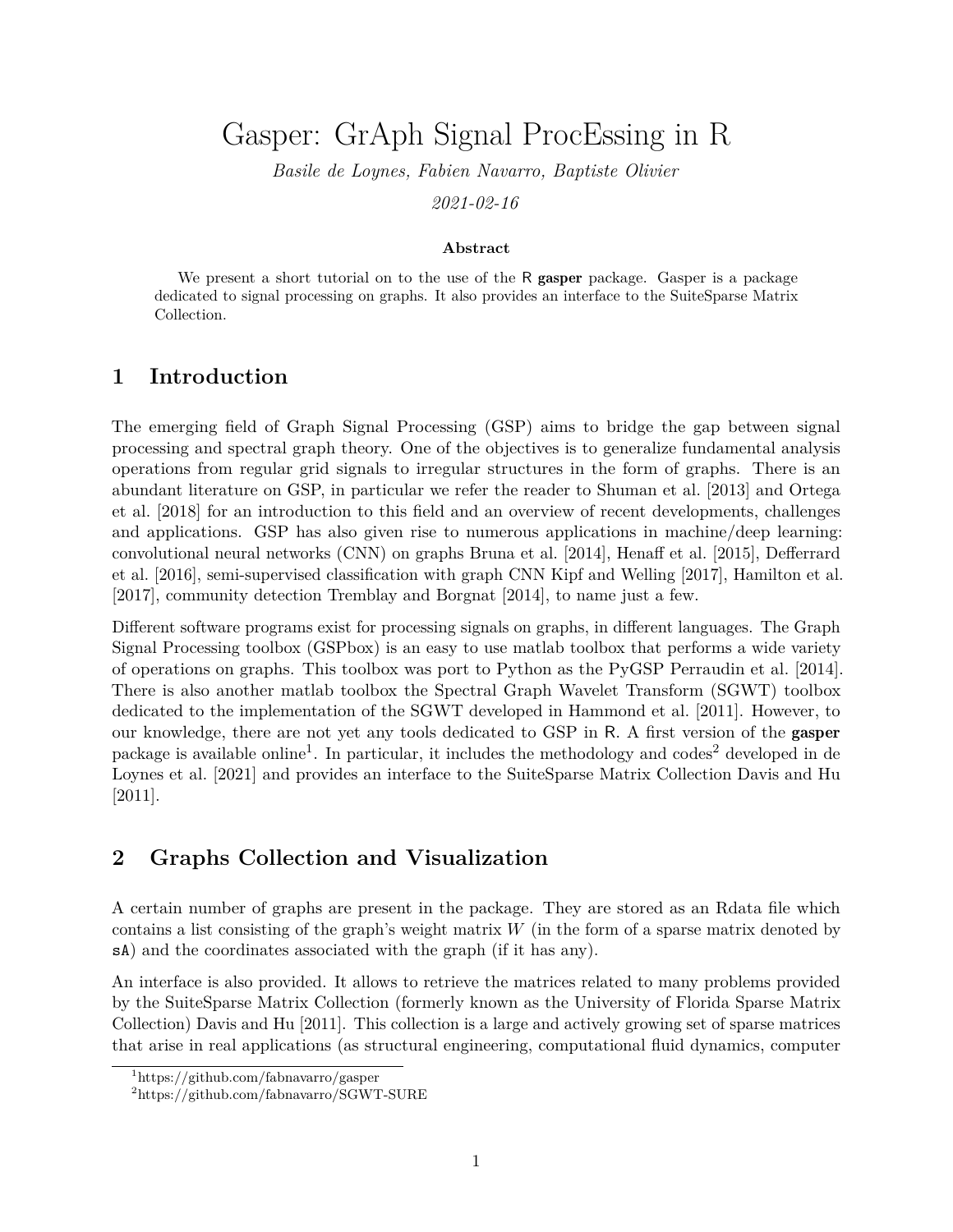graphics/vision, optimization, economic and financial modeling, mathematics and statistics, to name just a few). For more details see [https://sparse.tamu.edu/.](https://sparse.tamu.edu/)

The download\_graph function allows to download a graph from this collection, based on the name of the graph and the name of the group that provides it. An example is given below

```
matrixname <- "grid1"
groupname <- "AG-Monien"
download_graph(matrixname, groupname)
attributes(grid1)
#> $names
#> [1] "sA" "xy" "dim" "info"
```
The output is stored (in a temporary folder) as a list composed of:

• "sA" the corresponding sparse matrix (in compressed sparse column format);

```
str(grid1$sA)
#> Formal class 'dsCMatrix' [package "Matrix"] with 7 slots
#> ..@ i : int [1:476] 173 174 176 70 71 74 74 75 77 77 ...
#> ..@ p : int [1:253] 0 3 6 9 12 15 18 21 24 27 ...
#> ..@ Dim : int [1:2] 252 252
#> ..@ Dimnames:List of 2
#> .. ..$ : NULL
#> .. ..$ : NULL
#> ..@ x : num [1:476] 1 1 1 1 1 1 1 1 1 1 ...
#> ..@ uplo : chr "L"
#> ..@ factors : list()
```
• possibly coordinates "xy" (stored in a data.frame);

```
head(grid1$xy, 3)
#> x y
#> [1,] 0.00000 0.00000
#> [2,] 2.88763 3.85355
#> [3,] 3.14645 4.11237
```
• "dim" the numbers of rows, columns and numerically nonzero elements and

```
grid1$dim
#> NumRows NumCols NonZeros
#> 1 252 252 476
```
• "info" information about the matrix that can be display via file.show(grid1\$info) for example or in the console:

```
cat(readLines(grid1$info, n=14), sep = "\n")#> %%MatrixMarket matrix coordinate pattern symmetric
#> %-------------------------------------------------------------------------------
#> % UF Sparse Matrix Collection, Tim Davis
#> % http://www.cise.ufl.edu/research/sparse/matrices/AG-Monien/grid1
#> % name: AG-Monien/grid1
```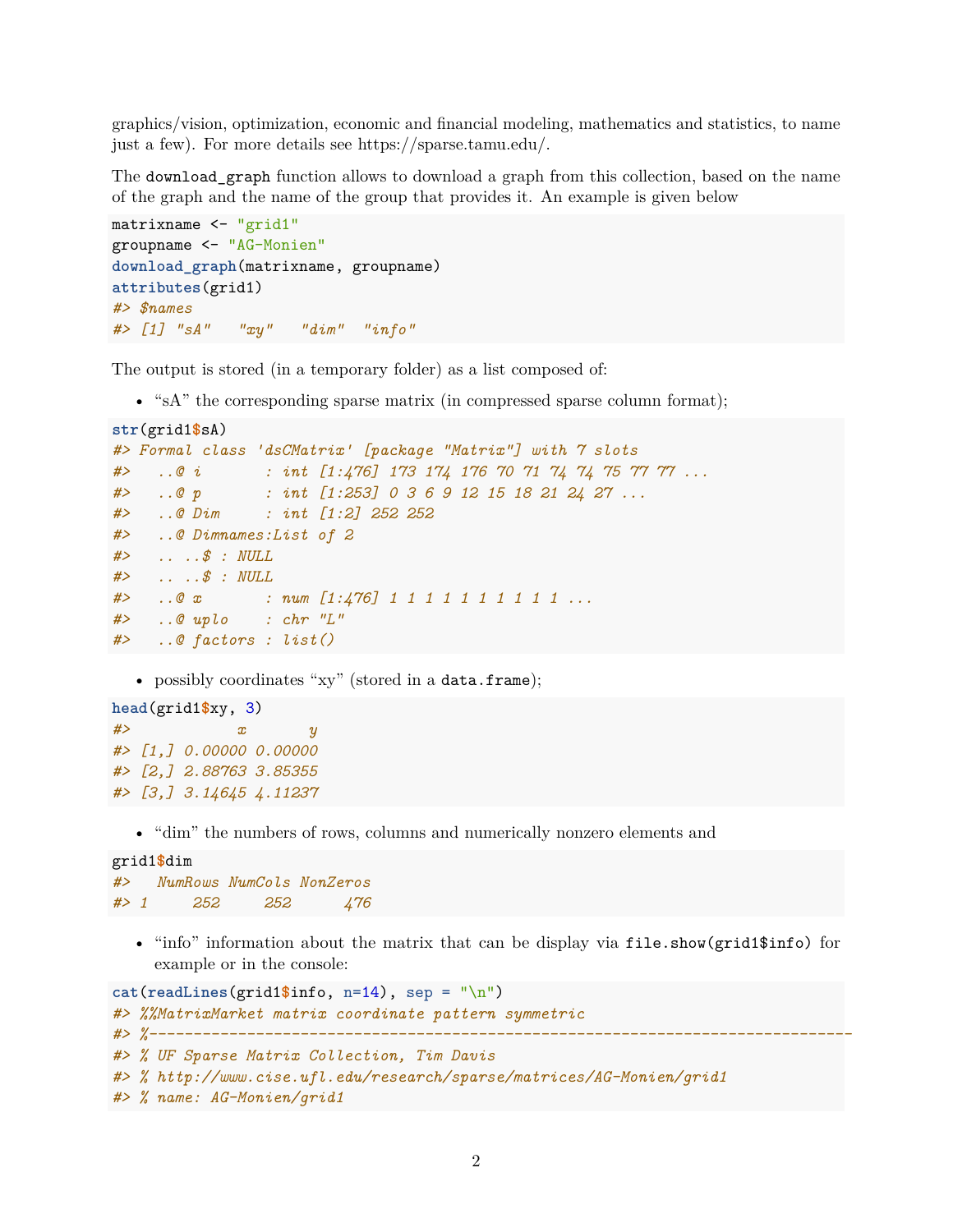```
#> % [2D finite element problem]
#> % id: 2416
#> % date: 1998
#> % author: R. Diekmann, R. Preis
#> % ed: R. Diekmann, R. Preis
#> % fields: name title A id date author ed kind notes aux
#> % aux: coord
#> % kind: 2D/3D problem
#> %-------------------------------------------------------------------------------
```
The package also allows to plot a (planar) graph using the function plot\_graph. It also contains a function to plot signals defined on top of the graph plot\_signal.



## **3 Example of application to denoising**

We give an example of an application in the case of the denoising of a noisy signal  $f \in \mathbb{R}^V$  defined on a graph *G* with set of vertices *V* . More precisely, the (unnormalized) graph Laplacian matrix  $\mathcal{L} \in \mathbb{R}^{V \times V}$  associated with *G* is the symmetric matrix defined as  $\mathcal{L} = D - W$ , where *W* is the matrix of weights with coefficients  $(w_{ij})_{i,j\in V}$ , and D the diagonal matrix with diagonal coefficients  $D_{ii} = \sum_{j \in V} w_{ij}$ . A signal *f* on the graph *G* is a function  $f: V \to \mathbb{R}$ .

The degradation model can be written as

$$
\tilde{f}=f+\xi,
$$

where  $\xi \sim \mathcal{N}(0, \sigma^2)$ . The purpose of denoising is to build an estimator  $\hat{f}$  of f that depends only on ˜*f*.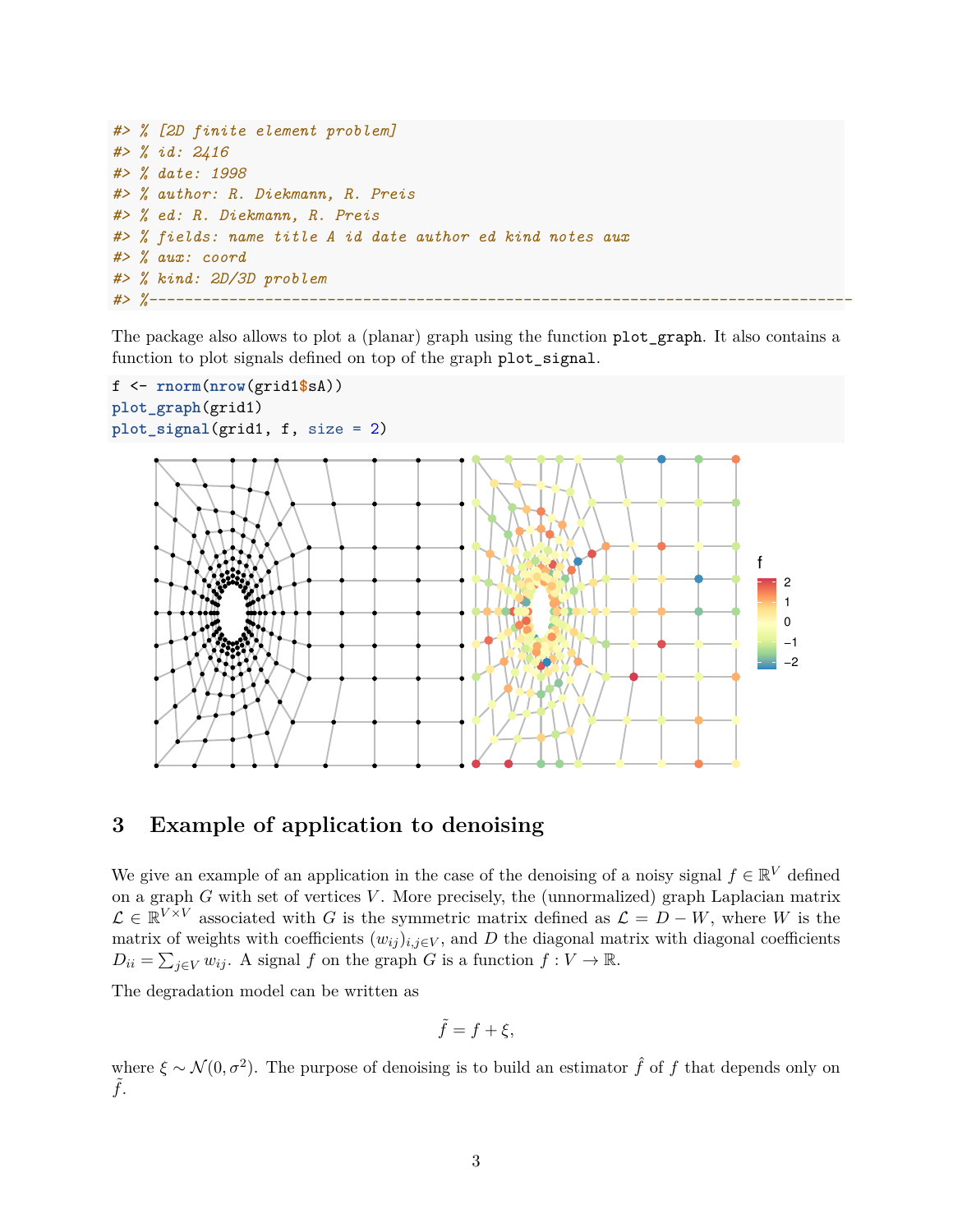A simple way to construct an effective non-linear estimator is obtained by thresholding the SGWT coefficients of *f* on a frame (see [Hammond et al. \[2011\]](#page-8-8) for details about the SGWT).

A general thresholding operator  $\tau$  with threshold parameter  $t \geq 0$  applied to some signal f is defined as

<span id="page-3-0"></span>
$$
\tau(x,t) = x \max\{1 - t^{\beta} |x|^{-\beta}, 0\},\tag{1}
$$

with  $\beta \geq 1$ . The most popular choices are the soft thresholding ( $\beta = 1$ ), the James-Stein thresholding  $(\beta = 2)$  and the hard thresholding  $(\beta = \infty)$ .

Given the laplacian and a given frame, denoising in this framework can be summarized as follows:

- Analysis: compute the SGWT transform  $W\tilde{f}$ ;
- Thresholding: apply a given thresholding operator to the coefficients  $W\tilde{f}$ ;
- Synthesis: apply the inverse SGWT transform to obtain an estimation  $\hat{f}$  of the original signal.

Each of these steps can be performed via one of the functions analysis, synthesis, beta\_thresh. Laplacian is given by the function laplacian\_mat. The tight\_frame function allows the construction of a tight frame based on [Göbel et al. \[2018\]](#page-8-10) and [Coulhon et al. \[2012\]](#page-7-2). In order to select a threshold value, we consider the method developed in [de Loynes et al. \[2021\]](#page-8-9) which consists in determining the threshold that minimizes the Stein unbiased risk estimator (SURE) in a graph setting (see [de Loynes et al. \[2021\]](#page-8-9) for more details).

#We give an illustrative example on a synthetic graph representing the R logo. We give an illustrative example on the grid1 graph from the previous section. We start by calculating, the Laplacian matrix (from the adjacency matrix), its eigendecomposition and the frame coefficients.

```
A <- grid1$sA
L <- laplacian_mat(A)
val1 <- eigensort(L)
evalues <- val1$evalues
evectors <- val1$evectors
#- largest eigenvalue
lmax <- max(evalues)
#- parameter that controls the scale number
b \le -2tf \leq tight frame(evalues, evectors, b=b)
```
Wavelet frames can be seen as special filter banks. The tight-frame considered here is a finite collection  $(\psi_j)_{j=0,\dots,J}$  forming a finite partition of unity on the compact  $[0, \lambda_1]$ , where  $\lambda_1$  is the largest eigenvalue of the Laplacian spectrum  $sp(\mathcal{L})$ . This partition is defined as follows: let  $\omega : \mathbb{R}^+ \to [0,1]$ be some function with support in [0, 1], satisfying  $\omega \equiv 1$  on [0,  $b^{-1}$ ], for some  $b > 1$ , and set

$$
\psi_0(x) = \omega(x)
$$
 and  $\psi_j(x) = \omega(b^{-j}x) - \omega(b^{-j+1}x)$  for  $j = 1, ..., J$ , where  $J = \left\lfloor \frac{\log \lambda_1}{\log b} \right\rfloor + 2$ .

Thanks to Parseval identity, the following set of vectors is a tight frame:

$$
\mathfrak{F} = \left\{ \sqrt{\psi_j}(\mathcal{L}) \delta_i, j = 0, \ldots, J, i \in V \right\}.
$$

The plot\_filter function allows to represent the elements (filters) of this partition.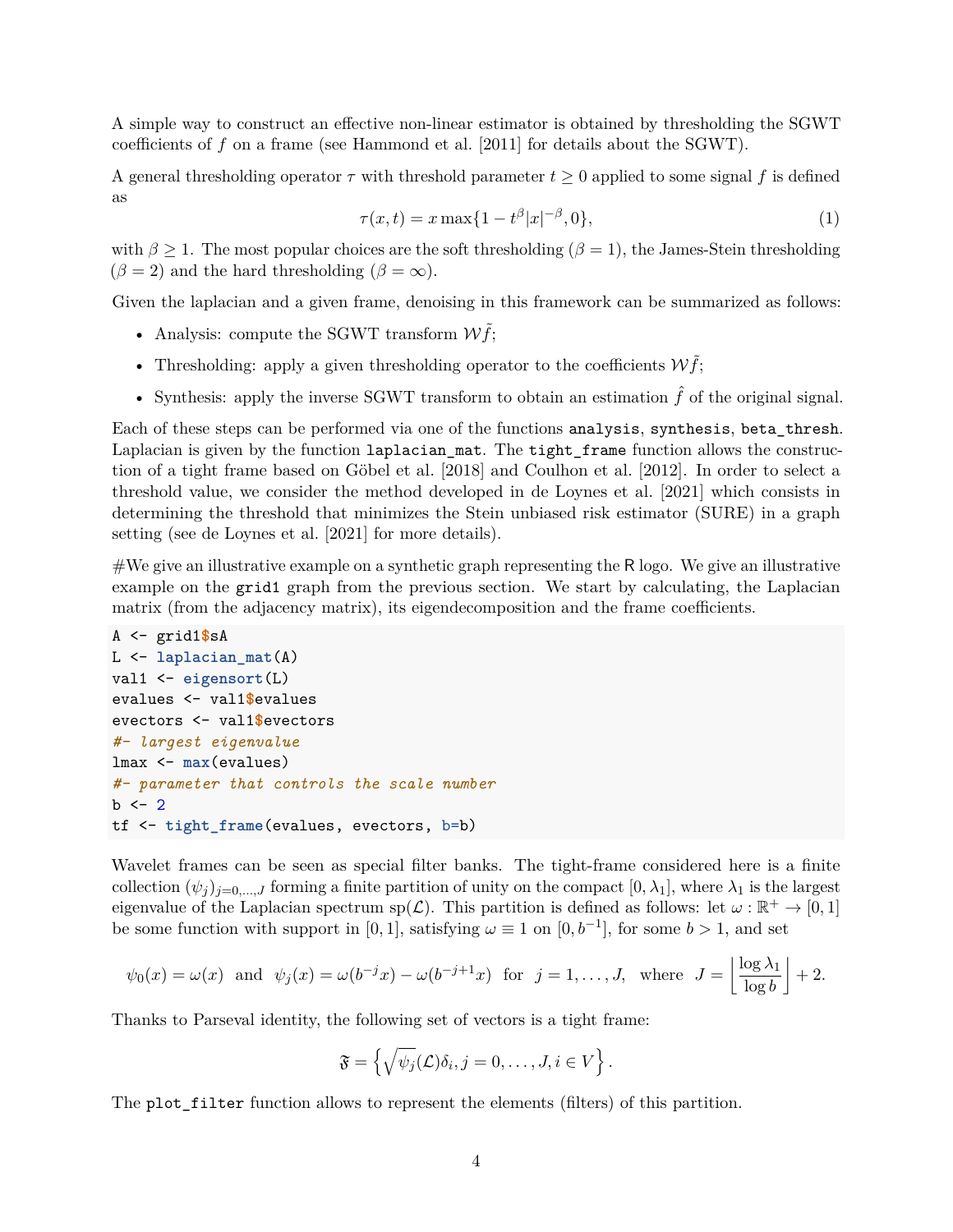**plot\_filter**(lmax,b)



The SGWT of a signal  $f \in \mathbb{R}^V$  is given by

$$
\mathcal{W}f = \left(\sqrt{\psi_0}(\mathcal{L})f^T, \ldots, \sqrt{\psi_J}(\mathcal{L})f^T\right)^T \in \mathbb{R}^{n(J+1)}.
$$

The adjoint linear transformation  $\mathcal{W}^*$  of  $\mathcal{W}$  is:

$$
\mathcal{W}^*\left(\eta_0^T,\eta_1^T,\ldots,\eta_J^T\right)^T = \sum_{j\geq 0} \sqrt{\psi_j}(\mathcal{L})\eta_j.
$$

The tightness of the underlying frame implies that  $W^*W = \mathrm{Id}_{\mathbb{R}^V}$  so that a signal  $f \in \mathbb{R}^V$  can be recovered by applying  $W^*$  to its wavelet coefficients  $((Wf)_i)_{i=1,\dots,n}(J+1) \in \mathbb{R}^{n(J+1)}$ .

Then, noisy observations  $\tilde{f}$  are generated from a random signal  $f$ .

```
n <- nrow(L)
f <- randsignal(0.01, 3, A)
sigma <-0.01noise <- rnorm(n, sd = sigma)
tilde_f <- f + noise
```
Below is a graphical representation of the original signal and its noisy version.

**plot\_signal**(grid1, f, size = 2) **plot\_signal**(grid1, tilde\_f, size = 2)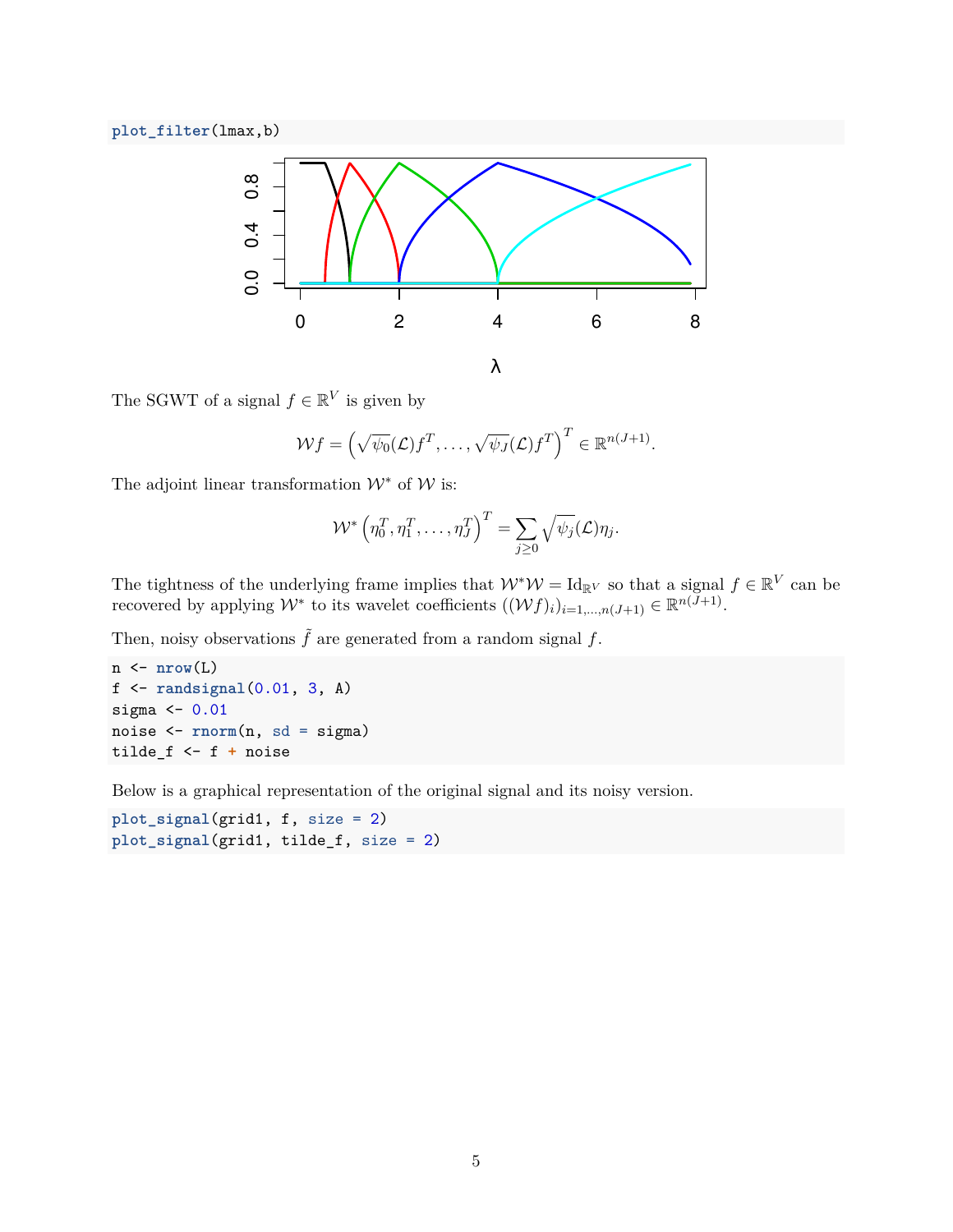

We compute the SGWT transforms  $W\tilde{f}$  and  $Wf$ .

```
wcn <- analysis(tilde_f,tf)
wcf <- analysis(f,tf)
```
An alternative to avoid frame calculation is given by the forward\_sgwt function which provides a fast forward SGWT. For exemple:

```
wcf <- forward_sgwt(f, evalues, evectors, b=b)
```
The optimal threshold is then determined by minimizing the SURE (using Donoho and Johnstone's trick [Donoho and Johnstone \[1995\]](#page-8-11) which remains valid here, see [de Loynes et al. \[2021\]](#page-8-9)). More precisely, the SURE for a general thresholding process *h* is given by the following identity

$$
\mathbf{SURE}(h) = -n\sigma^2 + ||h(\widetilde{F}) - \widetilde{F}||^2 + 2\sum_{i,j=1}^{n(J+1)} \gamma_{i,j}^2 \partial_j h_i(\widetilde{F}), \tag{2}
$$

where  $\gamma_{i,j}^2 = \sigma^2 (WW^*)_{i,j}$  that can be computed from the frame (or estimated via Monte-Carlo simulation). The SURE\_thresh/SURE\_MSEthreshallow to evaluate the SURE (in a global fashion) considering the general thresholding operator  $\tau$  [\(1\)](#page-3-0) (the parameter b stands for  $\beta$  in the definition). These functions provide two different ways of applying the threshold, "uniform" and "dependent" (*i.e.*, the same threshold for each coefficient vs a threshold normalized by the variance of each coefficient). The second approach generally provides better results (especially when the weights have been calculated via the frame). A comparative example of these two approaches is given below (with  $\beta = 2$  James-Stein attenuation threshold).

```
diagWWt <- colSums(t(tf)^2)
thresh <- sort(abs(wcn))
opt_thresh_d <- SURE_MSEthresh(wcn,
                            wcf,
                            thresh,
                            diagWWt,
                            b=2,
                            sigma,
```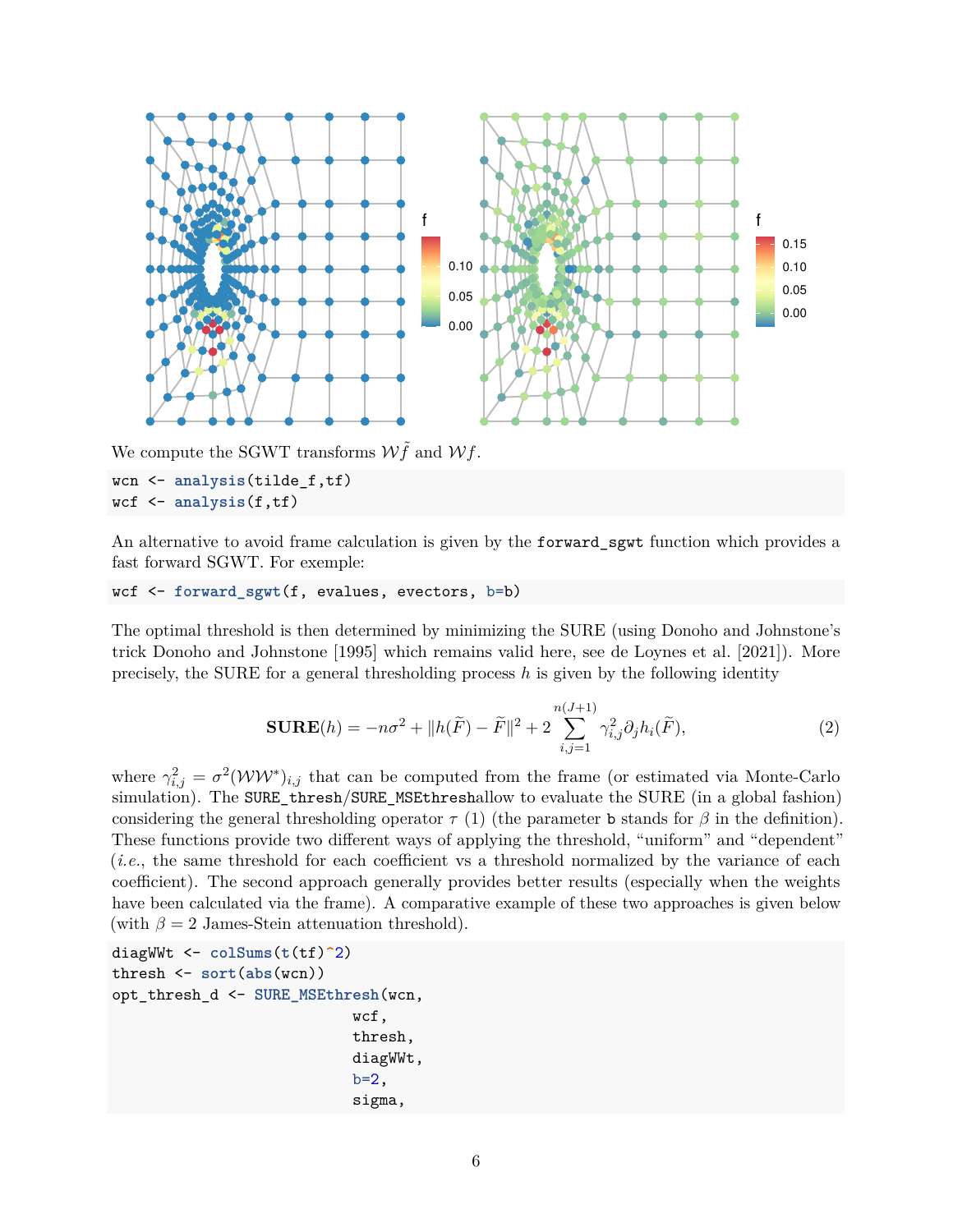```
NA,
                            policy = "dependent",
                            keepwc = TRUE)
opt_thresh_u <- SURE_MSEthresh(wcn,
                            wcf,
                            thresh,
                            diagWWt,
                            b=2,
                            sigma,
                            NA,
                            policy = "uniform",
                            keepwc = TRUE)
```
We can plot MSE risks and their SUREs estimates as a function of the threshold parameter (assuming that  $\sigma$  is known).

```
plot(thresh, opt_thresh_u$res$MSE,
     type="l", xlab = "t", ylab = "risk", log="x")
lines(thresh, opt_thresh_u$res$SURE-n*sigma^2, col="red")
lines(thresh, opt_thresh_d$res$MSE, lty=2)
lines(thresh, opt_thresh_d$res$SURE-n*sigma^2, col="red", lty=2)
legend("topleft", legend=c("MSE_u", "SURE_u",
                           "MSE_d", "SURE_d"),
       col=rep(c("black", "red"), 2),
       lty=c(1,1,2,2), cex = 1)
                 0.150.05 0.10 0.15
                             MSE_u
                             SURE_u
                             MSE_d
                 0.10SURE_d
           risk
                 0.05
                           1e−05 1e−04 1e−03 1e−02 1e−01
                                             t
```
Finally, the synthesis allows us to determine the resulting estimators of *f*, *i.e.*, the ones that minimize the unknown MSE risks and the ones that minimizes the SUREs.

wc\_oracle\_u <- opt\_thresh\_u**\$**wc[, opt\_thresh\_u**\$**min[1]] wc\_oracle\_d <- opt\_thresh\_d**\$**wc[, opt\_thresh\_d**\$**min[1]]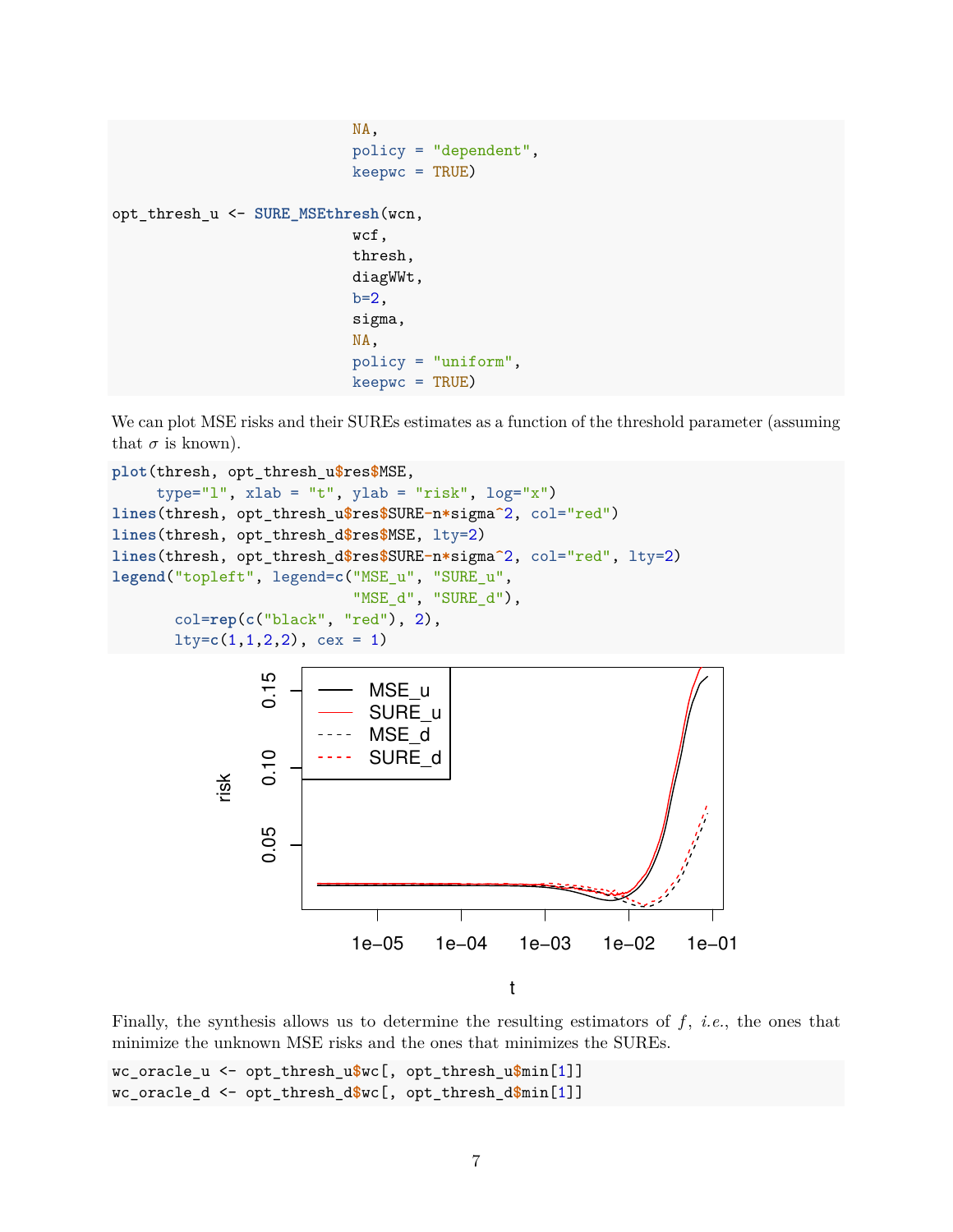```
wc_SURE_u <- opt_thresh_u$wc[, opt_thresh_u$min[2]]
wc_SURE_d <- opt_thresh_d$wc[, opt_thresh_d$min[2]]
hatf_oracle_u <- synthesis(wc_oracle_u, tf)
hatf oracle d <- synthesis(wc oracle d, tf)
hatf_SURE_u <- synthesis(wc_SURE_u, tf)
hatf_SURE_d <- synthesis(wc_SURE_d, tf)
res <- data.frame("Input_SNR"=round(SNR(f,tilde_f),2),
                  "MSE_u"=round(SNR(f,hatf_oracle_u),2),
                  "SURE_u"=round(SNR(f,hatf_SURE_u),2),
                  "MSE_d"=round(SNR(f,hatf_oracle_d),2),
                  "SURE_d"=round(SNR(f,hatf_SURE_d),2))
```

| Table 1: Uniform vs Dependent |  |
|-------------------------------|--|
|-------------------------------|--|

| Input SNR MSE u SURE u MSE d SURE d |       |       |         |       |
|-------------------------------------|-------|-------|---------|-------|
| 8.24                                | 12.55 | 12.15 | - 14.38 | 14.38 |

It can be seen form Table 1 that in both cases, SURE provides a good estimator of the MSE and therefore the resulting estimators have performances close (in terms of SNR) to those obtained by minimizing the unknown risk.

Equivalently, estimators can be obtained by the inverse of the SGWT given by the function inverse\_sgwt. For exemple:

hatf\_oracle\_u <- **inverse\_sgwt**(wc\_oracle\_u, evalues, evectors, b)

Or if the coefficients have not been stored for each threshold value (*i.e.*, with the argument "keepwc=FALSE" when calling SUREthresh) using the thresholding function beta thresh,  $e.g.,$ 

```
wc_oracle_u <- betathresh(wcn,
                          thresh[opt_thresh_u$min[[1]]], 2)
```
## **Bibliography**

- <span id="page-7-0"></span>Joan Bruna, Wojciech Zaremba, Arthur Szlam, and Yann LeCun. Spectral networks and locally connected networks on graphs. In *ICLR*, 2014.
- <span id="page-7-2"></span>Thierry Coulhon, Gerard Kerkyacharian, and Pencho Petrushev. Heat kernel generated frames in the setting of dirichlet spaces. *Journal of Fourier Analysis and Applications*, 18(5):995–1066, 2012.
- <span id="page-7-1"></span>Timothy A Davis and Yifan Hu. The university of florida sparse matrix collection. *ACM Transactions on Mathematical Software (TOMS)*, 38(1):1, 2011.